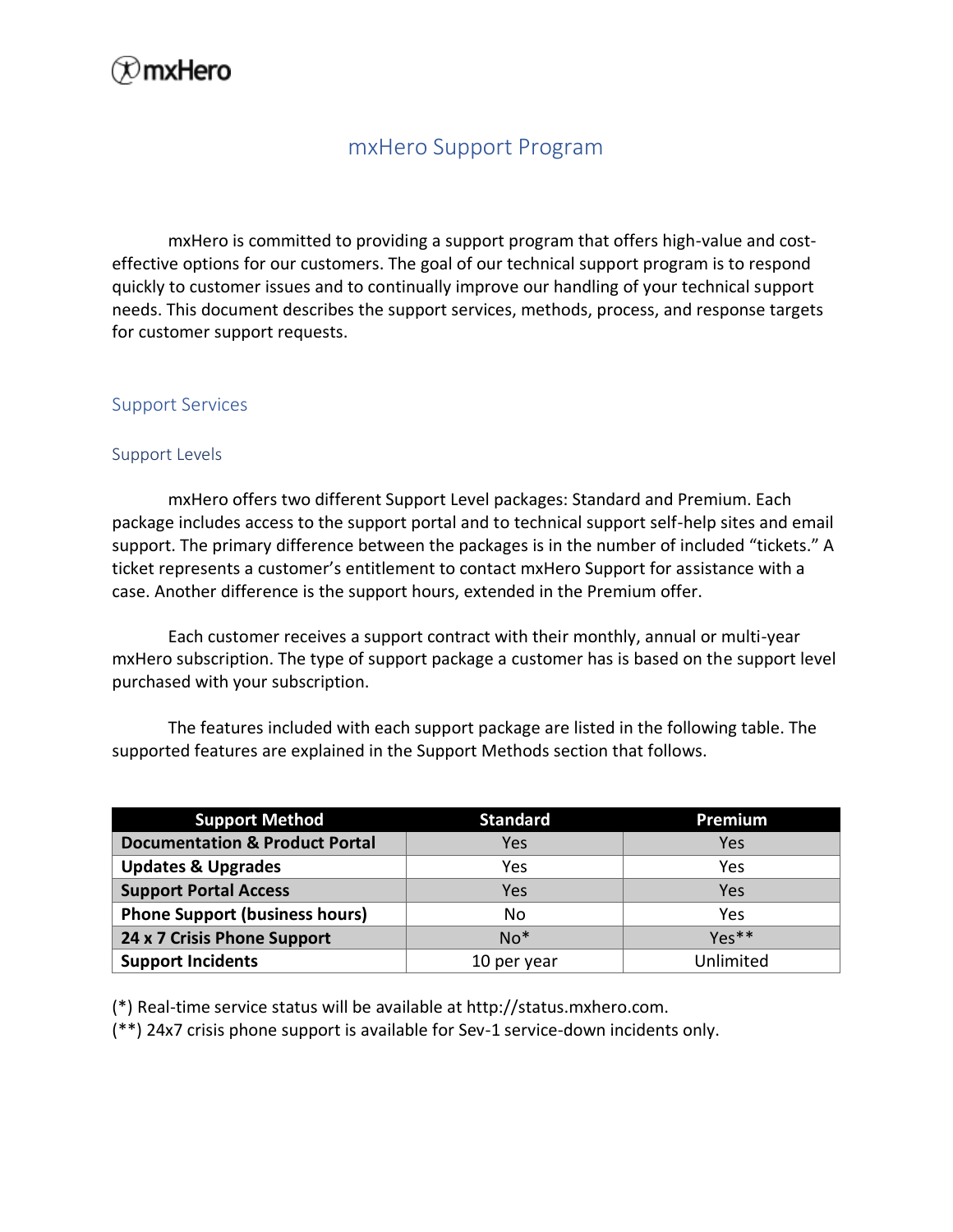# ⊗mxHero

### Professional Services

In the event that a customer is interested in a higher level of dedicated, hands-on mxHero assistance in architecting, deploying, migrating or integrating with mxHero platform, mxHero offers the opportunity for a Professional Services ("PS") engagement for an additional fee. The mxHero Professional Services Organization ("PSO") is a world-class project services and management team dedicated to customer service and successful mxHero deployments. Please contact mxHero Sales at sales@mxhero.com for further information and details.

#### Support Methods

The mxHero Support Program includes self-help facilities, email, and telephone support to help resolve your problems.

#### Web Support

In order to provide the most complete and convenient customer service options to our customers, we provide access to self-help facilities. Among the on-line resources are:

- Online Product Documentation Up-to-date technical documentation is available by accessing the mxHero Support Portal and following the links provided under "Documentation":
	- o [http://support.mxhero.com](http://support.mxhero.com/)
- Service Status Page Real time information about the systems availability, updates and maintenances:
	- o [http://status.mxhero.com](http://status.mxhero.com/)
- Support Portal Case Entry All customers with active support contracts have access to the mxHero Support Portal, where you can submit, view, and check the status of your support cases at any time. Going through the support portal is the preferred method for submitting support cases. You can describe your problem in detail, ask specific questions, and have your case directed to the most appropriate engineer for faster resolution to your problems. The support portal is available at the following URL:
	- o [http://support.mxhero.com](http://support.mxhero.com/)

#### Email Support

Technical support can also be provided via email. mxHero recommends that customers first open a case through the Support Portal, which allows you to set the Severity Level of the case. Once the case is open, the case submitter will receive an email containing the Ticket ID number and dialogue. Replying to this email to support@mxhero.com by either the customer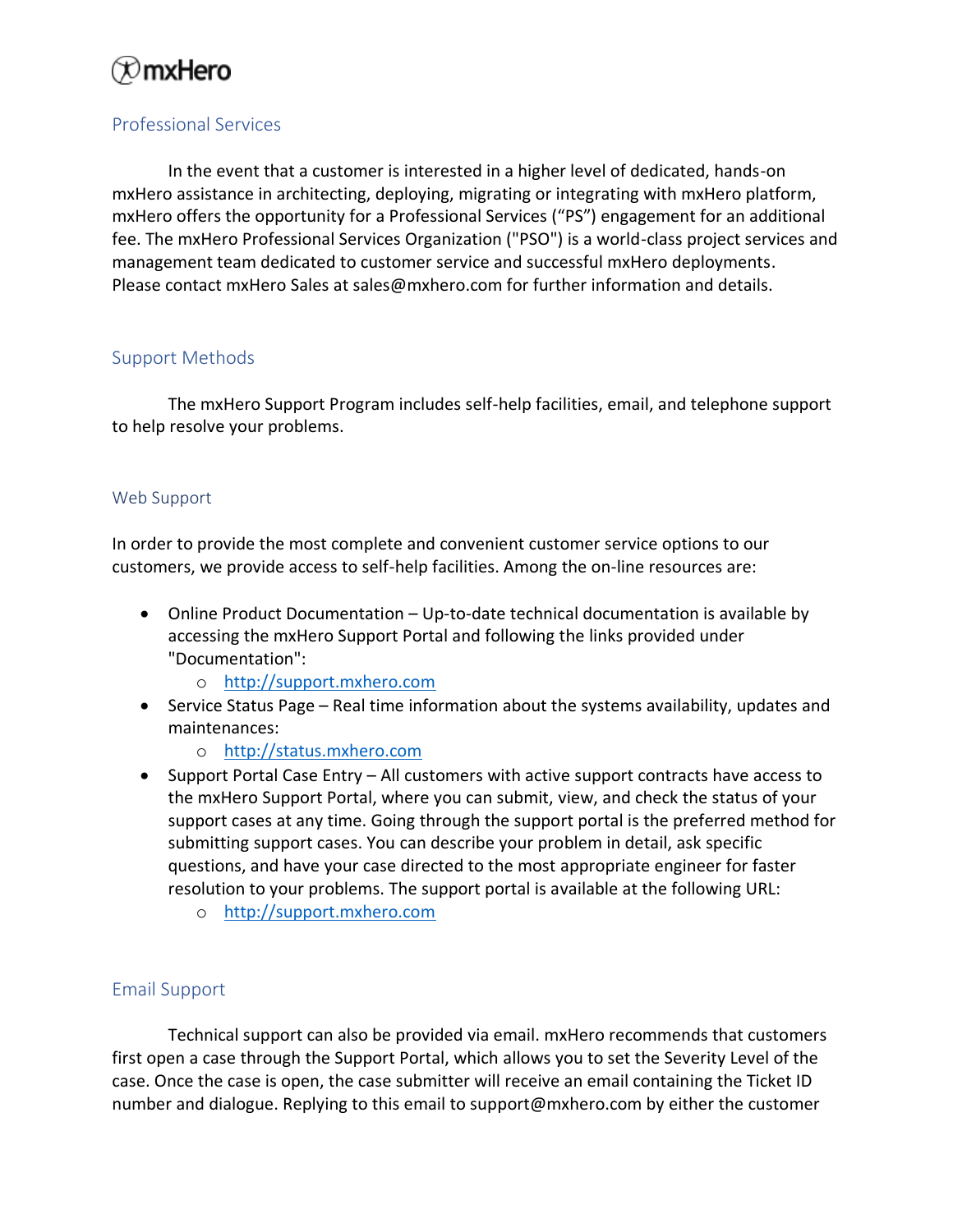# $\otimes$ mxHero

or mxHero Support then adds that conversation to the ticket details – as long as the email subject retains the pertinent Ticket ID number - and this method can effectively be used to continue and track the ticket communications.

#### Telephone Support

The mxHero technical support team is available by telephone for customers with Premium Support. Telephone support is available via this number:

+1 (415) 942-8211

Business Hours are defined as Monday-Friday 8:00 am – 5:00 pm U.S. Eastern time, excluding US holidays. According to your Premium Support contract, you may have regular support hours for an extended period.

#### Support Process

The mxHero technical support staff are highly skilled technical support engineers ("TSE") committed to resolving customer problems quickly and professionally. Every ticket is logged into the ticketing system for tracking and metrics and is accessible to all support engineers.

When you contact technical support through the support portal, by email, or by phone, a TSE will address your request. After the TSE confirms that you have a valid support contract, a new ticket is opened. To track the support ticket, a unique Ticket ID number is assigned. You will be able to track the progress of your case using that number.

When opening a support ticket - if submitted via the Support Portal - one can indicate its perceived severity. The technical support team will base case prioritization, in part, on the severity indicated. The mxHero TSE may adjust the severity of the case based on the analysis of the problem reported or availability of a workaround.

The Severity Definitions available are the following:

| <b>Severity Level</b> | <b>Definition</b>                                                        |  |  |
|-----------------------|--------------------------------------------------------------------------|--|--|
| Severity 1            | <b>Critical Service Outage</b>                                           |  |  |
|                       |                                                                          |  |  |
|                       | A production service is down and no workaround is immediately available. |  |  |
|                       | • A critical production service is down or not responding and cannot     |  |  |
|                       | be stabilized or restarted.                                              |  |  |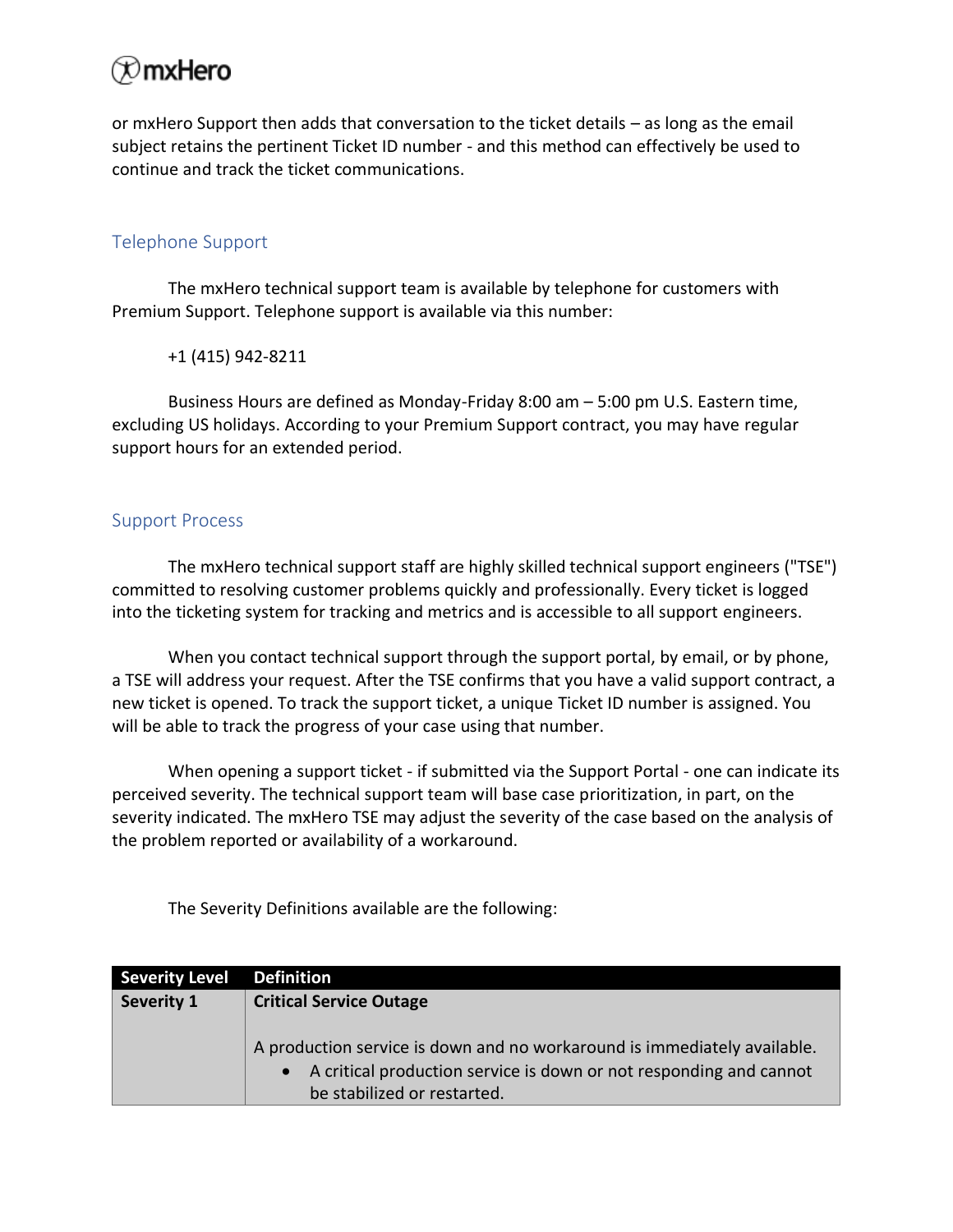# $\oslash$ mxHero

| <b>Severity 2</b> | <b>Major Functionality</b>                                                                                                                                                                                                                              |  |  |
|-------------------|---------------------------------------------------------------------------------------------------------------------------------------------------------------------------------------------------------------------------------------------------------|--|--|
|                   | Major functionality is severely impaired.                                                                                                                                                                                                               |  |  |
|                   | Operations can continue in a restricted fashion, although long-term<br>$\bullet$<br>productivity might be adversely affected.                                                                                                                           |  |  |
|                   | A temporary workaround is available.                                                                                                                                                                                                                    |  |  |
| <b>Severity 3</b> | <b>Minor Functionality</b><br>Minor functionality not working – workaround available. Partial, non-critical<br>loss of functionality of the software.<br>Impaired operations of some components, but allows the user to<br>continue using the software. |  |  |
| <b>Severity 4</b> | <b>General Usage Questions</b><br>Cosmetic issues, including errors in the documentation.<br>$\bullet$                                                                                                                                                  |  |  |
|                   | General configuration or use questions.                                                                                                                                                                                                                 |  |  |
|                   |                                                                                                                                                                                                                                                         |  |  |
|                   | Enhancement requests.                                                                                                                                                                                                                                   |  |  |

### Support Response Targets

| <b>Priority Level</b>          | <b>Standard Support</b>  | <b>Premium Support</b>   |
|--------------------------------|--------------------------|--------------------------|
| <b>Critical Service Outage</b> | <b>4 Business Hours</b>  | 1 Hour                   |
| $(Sev-1)$                      | (8x5)                    | (24x7)                   |
| <b>Major Functionality</b>     | 8 Business Hours         | 4 Business Hours         |
|                                |                          |                          |
| $(Sev-2)$                      | (8x5)                    | (8x5)                    |
| <b>Minor Functionality</b>     | <b>16 Business Hours</b> | <b>12 Business Hours</b> |
| $(Sev-3)$                      | (8x5)                    | (8x5)                    |
| <b>General Usage Questions</b> | <b>16 Business Hours</b> | <b>16 Business Hours</b> |
|                                |                          |                          |
| (Sev-4)                        | (8x5)                    | (8x5)                    |

Please note: the target "Response" time included here should not be confused with a "Resolution" time. Resolution for a complex technical problem may require significantly more time than the targets set for Response. The Response targets are measured on the initial response after the case has been submitted as a ticket.